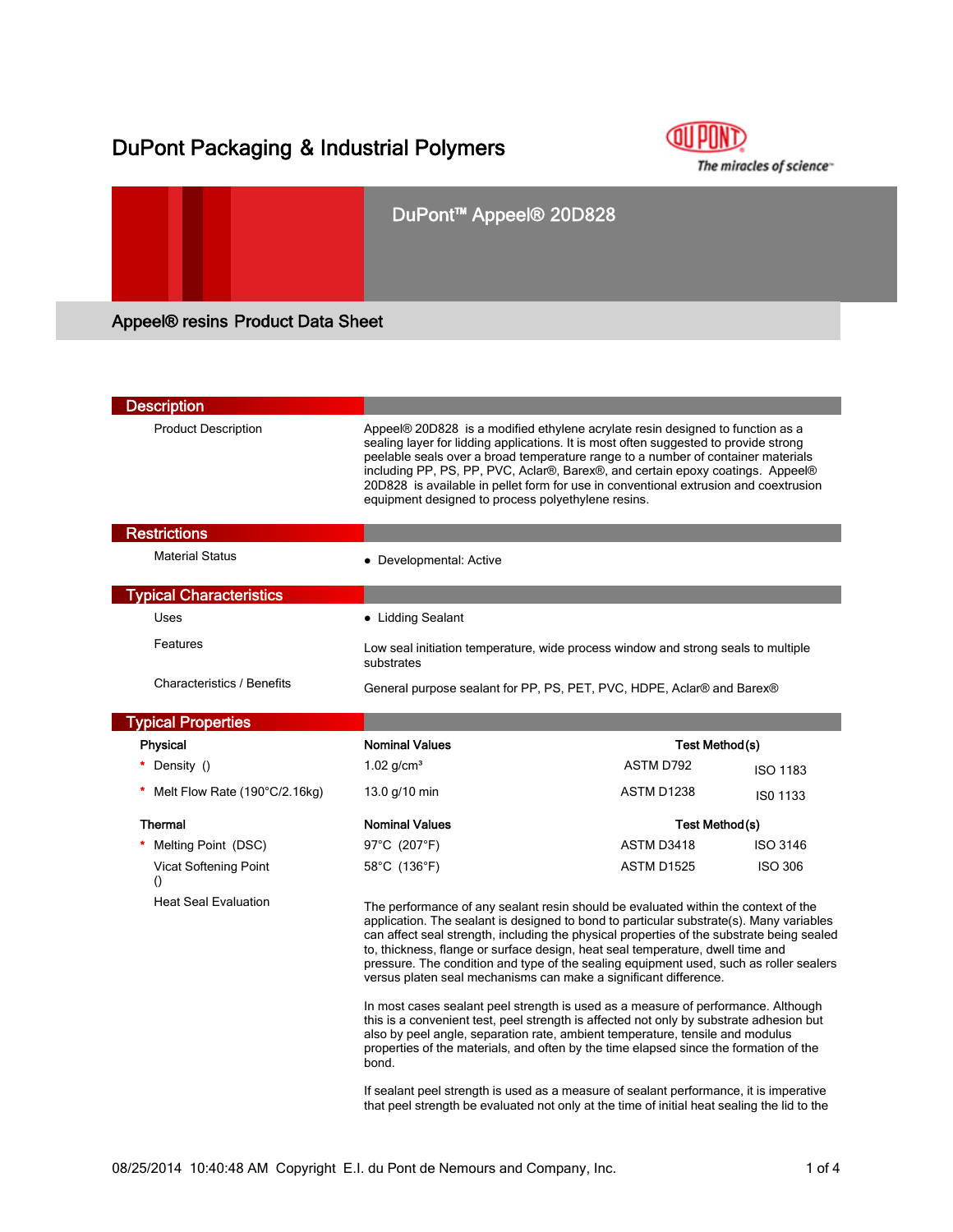substrate, but throughout the life of the product and under all the conditions to which the sealant will be exposed. Only then does peel strength provide a reliable indication of adhesive performance in the specific application

| <b>Processing Information</b>                |                                                                                                                                                                                                                                                                                                                                                                                                       |  |
|----------------------------------------------|-------------------------------------------------------------------------------------------------------------------------------------------------------------------------------------------------------------------------------------------------------------------------------------------------------------------------------------------------------------------------------------------------------|--|
| General                                      |                                                                                                                                                                                                                                                                                                                                                                                                       |  |
| *<br>Maximum Processing Temperature          | 240°C (464°F)                                                                                                                                                                                                                                                                                                                                                                                         |  |
| General Processing Information               | Appeel® 20D828 is moisture sensitive and drying is recommended for 5 hours at<br>55° C (131° F) before processing, if the bag or box liner has been previously<br>opened. A dessicated air dryer with a dewpoint of -40C (-40F) is recommended.                                                                                                                                                       |  |
|                                              | If the process is stopped for short periods of time, the screw for the Appeel®<br>extruder should be kept turning at a low rpm to keep material flowing.                                                                                                                                                                                                                                              |  |
|                                              | After processing Appeel®, purge the material out using a polyethylene resin,<br>preferably with a lower melt flow rate than the Appeel® resin in use.<br>The "Disco Purge Method" is suggested as the preferred purging method, as this<br>method usually results in a more effective purging process. Information on the<br>Disco Purge Method can be obtained via your DuPont Sales Representative. |  |
|                                              | Never shut down the extrusion system with Appeel® in the extruder and die.<br>Properly purge out the Appeel® with a polyethylene, and shut down the line with<br>polyethylene or polypropylene in the system.                                                                                                                                                                                         |  |
| <b>Blown Film Processing</b>                 | <b>Nominal Values</b>                                                                                                                                                                                                                                                                                                                                                                                 |  |
| Blown Film Processing Information            | Appeel® 20D828 can be processed at temperatures up to $240^{\circ}$ C (464 $^{\circ}$ F).                                                                                                                                                                                                                                                                                                             |  |
|                                              | It is suggested that Appeel® 20D828 process temperatures be maintained in the<br>150° C - 190° C (302° F - 356° F) range.                                                                                                                                                                                                                                                                             |  |
|                                              | Process temperatures above 190 <sup>o</sup> C (374 <sup>o</sup> F) can result in high sticking of the film.                                                                                                                                                                                                                                                                                           |  |
|                                              | Due to the higher melt flow rate of Appeel® 20D828, it is critical to coextrude with<br>materials of sufficient melt strength.                                                                                                                                                                                                                                                                        |  |
| Feed Zone                                    | 140°C (284°F)                                                                                                                                                                                                                                                                                                                                                                                         |  |
| Second Zone                                  | 150°C (302°F)                                                                                                                                                                                                                                                                                                                                                                                         |  |
| <b>Third Zone</b>                            | 160°C (320°F)                                                                                                                                                                                                                                                                                                                                                                                         |  |
| Fourth Zone                                  | 180 $^{\circ}$ C (356 $^{\circ}$ F)                                                                                                                                                                                                                                                                                                                                                                   |  |
| Fifth Zone                                   | 180°C (356°F)                                                                                                                                                                                                                                                                                                                                                                                         |  |
| Adapter Zone                                 | 180°C (356°F)                                                                                                                                                                                                                                                                                                                                                                                         |  |
| Die Zone                                     | 170°C (338°F)                                                                                                                                                                                                                                                                                                                                                                                         |  |
| <b>Extrusion Coating/Lamination</b>          | <b>Nominal Values</b>                                                                                                                                                                                                                                                                                                                                                                                 |  |
| Processing                                   |                                                                                                                                                                                                                                                                                                                                                                                                       |  |
| Extrusion Coating / Lamination<br>Processing | The melt temperature of Appeel® 20D828 should be maintained in the 180 <sup>o</sup> C -<br>240°C (356°F - 464°F) range in extrusion coating processes.                                                                                                                                                                                                                                                |  |
|                                              | Selection of a specific melt temperature will depend on screw configuration,<br>potential power limitations, and the need to match melt viscosities. However, melt<br>temperatures above 240°C (464°F) should be avoided because of possible thermal<br>degradation of the resin.                                                                                                                     |  |
| Feed Zone                                    | 160°C (320°F)                                                                                                                                                                                                                                                                                                                                                                                         |  |
| Second Zone                                  | 185°C (365°F)                                                                                                                                                                                                                                                                                                                                                                                         |  |
| <b>Third Zone</b>                            | 210°C (410°F)                                                                                                                                                                                                                                                                                                                                                                                         |  |
| Fourth Zone                                  | 235°C (455°F)                                                                                                                                                                                                                                                                                                                                                                                         |  |
| Fifth Zone                                   | 235°C (455°F)                                                                                                                                                                                                                                                                                                                                                                                         |  |
| Adapter Zone                                 | 235°C (455°F)                                                                                                                                                                                                                                                                                                                                                                                         |  |
| Die Zone                                     | 235°C (455°F)                                                                                                                                                                                                                                                                                                                                                                                         |  |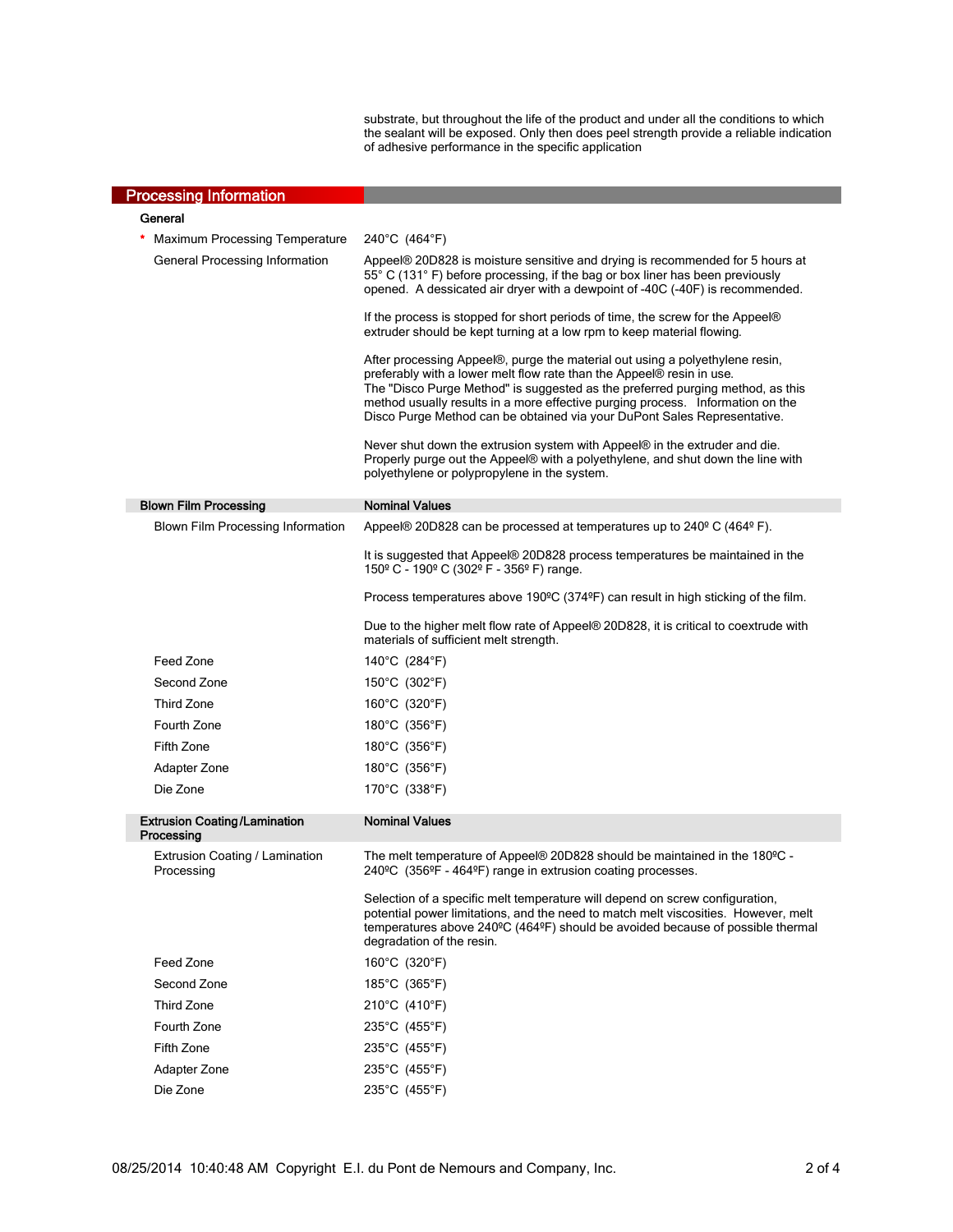| <b>FDA Status Information</b> | APPEEL® 20D828 Lidding Sealant Resin complies with Food and Drug<br>Administration Regulation 21 CFR 175.105 - - Adhesives. This Regulation<br>describes adhesives that may be used as components of articles intended for use in<br>packaging, transporting, or holding food, subject to the limitations and requirements<br>therein.                                                                                                                                                                                                                                                                                         |
|-------------------------------|--------------------------------------------------------------------------------------------------------------------------------------------------------------------------------------------------------------------------------------------------------------------------------------------------------------------------------------------------------------------------------------------------------------------------------------------------------------------------------------------------------------------------------------------------------------------------------------------------------------------------------|
|                               | APPEEL® 20D828 Lidding Sealant Resin also complies with Food and Drug<br>Administration Regulation 21 CFR 175.320 - - Resinous and polymeric coatings for<br>polyolefin films, subject to the limitations and requirements therein. This Requlation<br>describes resinous and polymeric coatings for polyolefin films that may be used in<br>contact with food under Conditions of Use C through H (as described in Table 2 of<br>21 CFR 176.170(c)), subject to the finished food-contact article meeting the<br>extractive limitations under the intended conditions of use, as shown in paragraph<br>(c) of the Regulation. |
|                               | The information and certifications provided herein are based on data we believe to<br>be reliable, to the best of our knowledge. The information and certifications apply<br>only to the specific material designated herein as sold by DuPont and do not apply<br>to use in any process or in combination with any other material. They are provided<br>at the request of and without charge to our customers. Accordingly, DuPont cannot<br>guarantee or warrant such certifications or information and assumes no liability for<br>their use.                                                                               |
| <b>Regulatory Information</b> | In Europe a diversity of regulations apply in various countries. In addition, constant<br>changes linked to the effort of their harmonization under the umbrella of European<br>Union Directive can be observed. This makes it impossible to accurately describe the<br>food contact status in this brochure. Updated statements describing the situation in the<br>various European countries can be obtained through your local sales representative.                                                                                                                                                                        |
| Safety & Handling             | For information on appropriate Handling & Storage of this polymeric resin, please<br>refer to the Material Safety Data Sheet                                                                                                                                                                                                                                                                                                                                                                                                                                                                                                   |
|                               | A Product Safety Bulletin, Material Safety Data Sheet, and/or more detailed<br>information on extrusion processing and/or compounding of this polymeric resin for<br>specific applications are available from your DuPont Packaging and Industrial<br>Polymers representative.                                                                                                                                                                                                                                                                                                                                                 |

### Read and Understand the Material Safety Data Sheet (MSDS) before using this product

### **Regional Centres**

DuPont operates in more than 70 countries. For help finding a local representative, please contact one of the following regional customer contact centers:

DuPont Company Chestnut Run Plaza – Bldg. 730 974 Centre Road Wilmington, Delaware 19805 U.S.A. Toll-Free (USA): 1-800-628-6208 Telephone: 1-302-774-1000 Fax: 1-302-355-4013

DuPont do Brasil, S.A. Alameda Itapecuru, 506 06454-080 Barueri, SP Brasil Telephone: +55 11 4166 8000 Fax: +55 11 4166 8736

DuPont China Holding Co., Ltd. Shanghai Branch 399 Keyuan Road, Bldg. 11 Zhangjiang Hi-Tech Park Pudong New District, Shanghai P.R. China (Postcode: 201203) Telephone +86 21 3862 2888 Fax +86-21-3862-2889

#### **Americas Community Asia Pacific Community Europe / Middle East / Africa**

DuPont de Nemours Int'1. S.A. 2,Chemin du Pavillon Box 50 CH-1218 Le Grand Saconnex Geneva, Switzerland Telephone +41 22 717 51 11 Fax +41 22 717 55 00